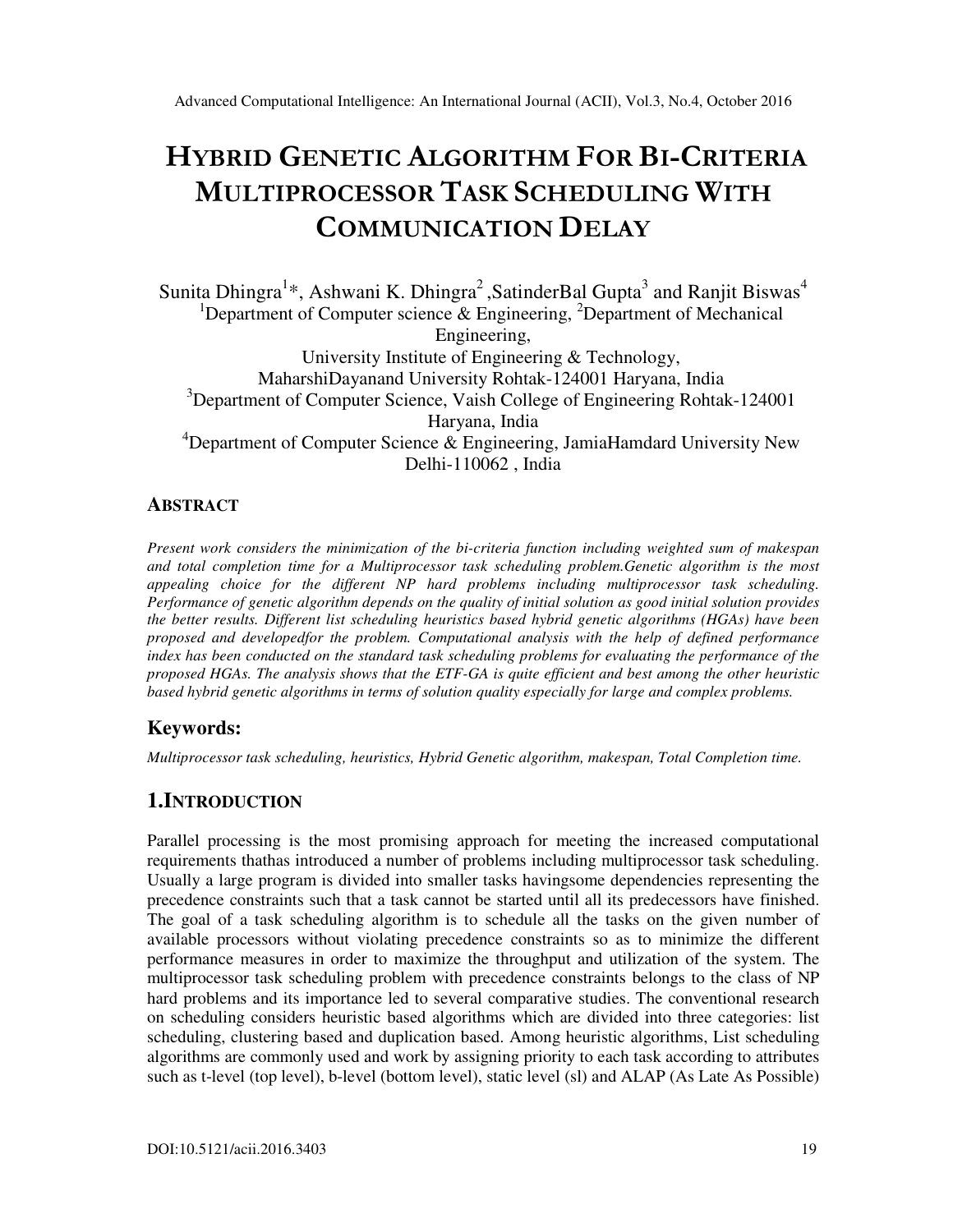start time[1-5,10].The task with highest priority is assigned to the processor which gives the earliest start time. Task selection can be random or based on some rules for the task having the same priority. The heuristic algorithms follow the procedure that narrow the search to a very small portion of the solution space. Heuristic-based approaches have greedy nature due to which they are are not likely to produce reliable results for a wide rangeof problems, particularly when the density of the scheduling problem increases.

Therefore, researchers go for metaheuristics such as GeneticAlgorithm,Simulated annealing, Tabusearch, Particle swarm optimization etc.for the sake of better quality schedules.Most of the metaheuristicsespecially Genetic Algorithm(GA) outperformed traditional heuristic based scheduling algorithms at the cost of extra time andcomputing effort[6].It is therefore hybridization of metaheuristicswith heuristics is the next choice for improving the solution quality.

In the present work, an attempt has been made for hybridization of different list scheduling heuristics with genetic algorithm for the multiprocessor task scheduling problem with precedence constraints on homogeneous processors for minimizing the considered bi-criteria objective function. The remaining part of the paper is organized as follows: section 2 is based on literature review in the fieldof hybrid algorithms related to task scheduling. Problem formulation along with assumptions is presented in section 3. Section 4 describes the different hybrid Genetic Algorithm (HGAs). Section 5 gives analysis of experimental results with discussions followed by the conclusionin section 6.

## **2. RELATED WORK**

As the complexity of the scheduling problem increases the heuristic algorithms fails to provide the reliable results.Metaheuristic based scheduling algorithms obtain schedules of better quality but at the expense of more computing efforts due to limited exploration ability.Houet al. [6]proposed the first and most important work that has used GA for multiprocessor tasks scheduling which uses theheight of tasks in input DAG.Though the algorithm is very simple in terms of computational complexity, but it cannot guarantee that the search space is global due to which someviable schedules are not accessible [11]. Houetal.[6] andDhodhi& Ahmad [7] developed a new technique in combination with the ISH [2] and DSH [2] based list scheduling heuristicswith GAs and called as problem-space genetic algorithms(PSGAs).The analysis of results showed that the GA when combined with heuristics could work efficiently and schedule the taskson several processors. In literature, different methods have also beenattempted to combine the heuristic and genetic approaches for the solution of theproblem [7, 8 23].

Sivanandam et al. [13]proposed a hybrid algorithm in support of particle swarm optimization/simulated annealing (PSO/SA) for static allocation of tasks in a heterogeneous distributed computing system with the objective of minimizing the cost. Implementation has been carried out on different PSO algorithm with Simulated Annealing. Different experiments have been performed on the benchmark problems and shows that the proposed hybrid method was effective and efficient in finding near optimal solutions.Yooet al. [14] proposed a multi-objective hybrid genetic algorithm (MOHGA) for real-time tasks on heterogeneous multiprocessor environment with the purpose of minimizing the total tardiness and completion time simultaneously. The adaptive weight approach has been used for multiple objectives. The convergence of GA is enhanced by introducing the probability of SA as the measure for taking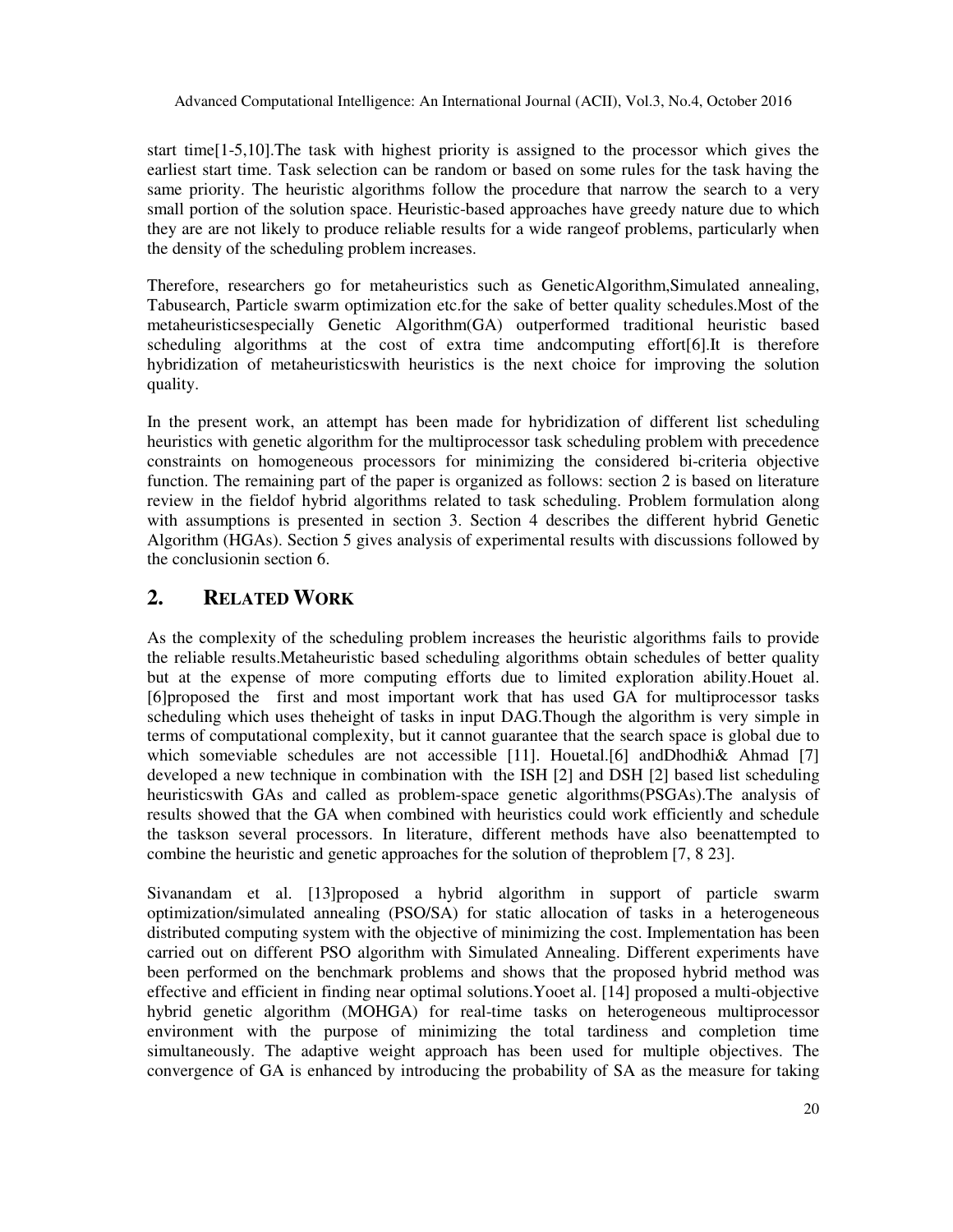new trial solution. The effectiveness of proposed algorithm has been checked by various experiments andit was concluded that the MOHGAprovides improved resultsas compared to other algorithms without communication cost.Dahal et al. [15]proposed a hybrid algorithm for dynamic scheduling. Thewell known heuristics such as 'Earliest Deadline First (EDF)' and 'Shortest Computation Time First (SCTF)' has been hybrid with the Genetic Algorithm (GA). It was concluded that hybridization of GA with SCTF provides better performance as compared to the EDF based hybrid GA.Azghadi et al. [16] developed an immune genetic approach for multiprocessor task scheduling problem and proves to be more effective.Jouglet et al. [17] proposed a memetic algorithm (MA) for the hybrid flow shop scheduling with multiprocessor tasks. They hybridized theGenetic Algorithm (GA) and Constraint Programming (CP) for a Memetic Algorithm (MA) and concluded the superiority of proposed MA.Hwang et al. [18] proposed priority-based GA which uses a new encoding mechanism with a multi-functional chromosome that uses the priority representation— so-called priority-based multi-chromosome (PMC). They addressed the problem of multiprocessor task scheduling with communication cost. From results, it is concluded that proposed priority-based GA has effective performance in various parallel environments for scheduling methods.

Kim et al. [19]considered heuristic method for a deterministic scheduling problem where multiple jobs with s-precedence relations are processed on multiple identical parallel machines for minimization of the total completion time.Goh et al. [21]considered a heterogeneous multiprocessor scheduling problem with precedence constraint and proposed a hybrid evolutionary algorithm (HEA) formakespan minimization. The method considered the partial list scheduling and duplication scheduling heuristic for exploiting the intrinsic structure of the solution and specialized genetic operators for promoting the exploration of the search space. Experiments were carried on a set of benchmark problems and it was concluded that the proposed HEAprovide better results. Wen et al. [22] incorporated GA with both Variable Neighborhood Search (VNS) and a heuristic extracted from traditional list scheduling algorithms for the minimization of makespan in the heterogeneous multiprocessor scheduling problem resulting into a heuristic based hybrid genetic variable neighborhood search algorithm. The performance of proposed approach was compared with four related algorithms, HEFT, AIS, VNS and IGA on standard benchmarks problems and it was concluded that proposed algorithm constantly outperforms the other four algorithms in terms of schedule quality.

Mohamed et al.[23]proposed the Modified List Scheduling Heuristic (MLSH) along with the hybridization with theGenetic Algorithm for multiprocessor task scheduling system and concluded the superiority when compared to others. Roy et al. [24] considered task scheduling in multiprocessor systems and proposed a heuristic based Genetic Algorithm by choosing the eligible processor on educated guess. Variation of HLFET algorithm with genetic algorithm was proposed and experiments were performed on Standard Task Graphs (STG).It was concluded that the algorithm has better average makespan than Elitism stepping method in lesser number of evaluations.

Hybrid methods of scheduling have beenmotivating by the fact that each type of scheduling technique has its own supremacy and restriction. Therefore, the present work considers the development of different Hybrid Genetic Algorithms (HGAs) with commonly used list heuristics for improving the quality of solution in the presence of communication cost.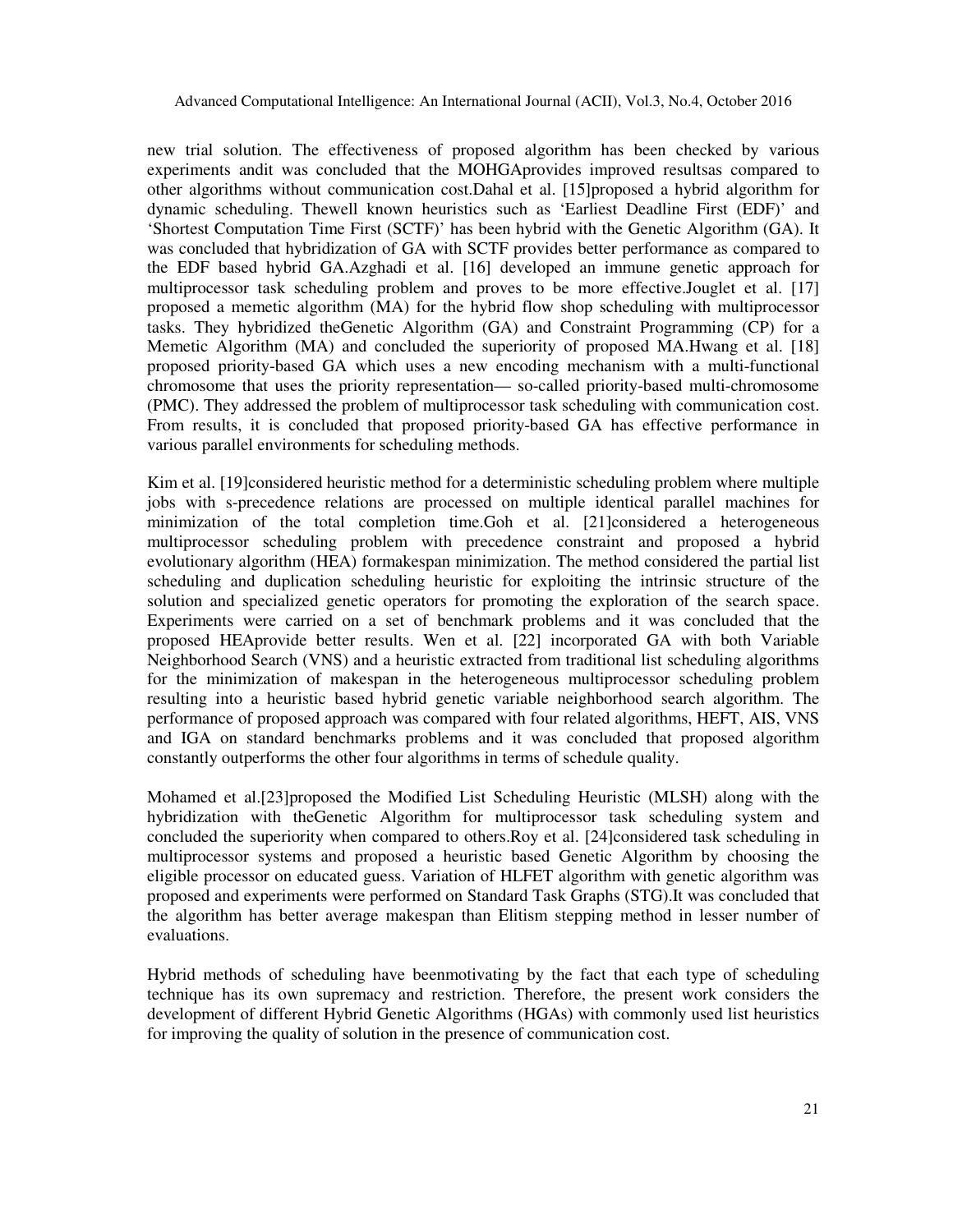## **3. PROBLEM STATEMENT**

The considered work includes the minimizing the weighted sum of makespan and total completion time for multiprocessor task scheduling problem. Various assumptions and the fitness function considered are illustrated below:

#### **3.1 ASSUMPTIONS**

- The problem is deterministic with known values of data communication time, task dependencies & execution time.
- A DAG is used to represent the dependencies along with execution time and communication cost.
- Communication cost is considered only when the tasks are scheduled on different processor otherwise it is taken as zero.
- All the processors are homogeneous.i.esame execution time for all the processors.
- Pre-emption of tasks is not allowed.
- Task duplication is not allowed.
- All processors  $&$  tasks are accessible at time  $t = 0$ .

#### **3.2FITNESSFUNCTION**

Fitness function considered in the present work deals with minimizing weighted sum of makespan and total completion time. Makespan of a schedule is the time at which its last task completes. Total completion time of a schedule is the summation of completion times of all the tasks of that schedule. For the requirement of maximum utilization of resources, increase in throughput, load balancing etc, authors have proposed the bi-criteria decision making fitness function including the two performance measure for multiprocessor task scheduling which has been framed as:

$$
F = Min \bigg[ \alpha C_{\text{max}} + (1 - \alpha) \sum_{i=1}^{n} C_i \bigg]
$$

Where, F is the bi-criteria fitness function,  $C_{\text{max}}$  is the makespan and  $C_i$  is the completion time of  $i_{th}$  task of a schedule with ' $\alpha$ ' the weight coefficient as per the priority of the performance measures to be minimised.

## **4. PROPOSED HYBRID GENETIC ALGORITHM (HGA)**

It has been generallyestablished that finding optimality to NP hard problems is not a feasible option since large amount of computational time is needed for finding of such solutions. In reality, a superior initial solution can be obtained by a heuristic in arational computational time. A Genetic algorithm is a valuable population based approach for the multiprocessor task scheduling. Consequently many researchers [6, 12, 19] have reported success withgenetic algorithm in achieving good solutions to combinatorial optimization problems. A genetic algorithm starts with an initial population which can be generated arbitrarily or based on some rules, heuristics and algorithms. Then in each generation the population follows the sequence of encoding, fitness evaluation, selection, crossover and mutation until some stopping criteria is met.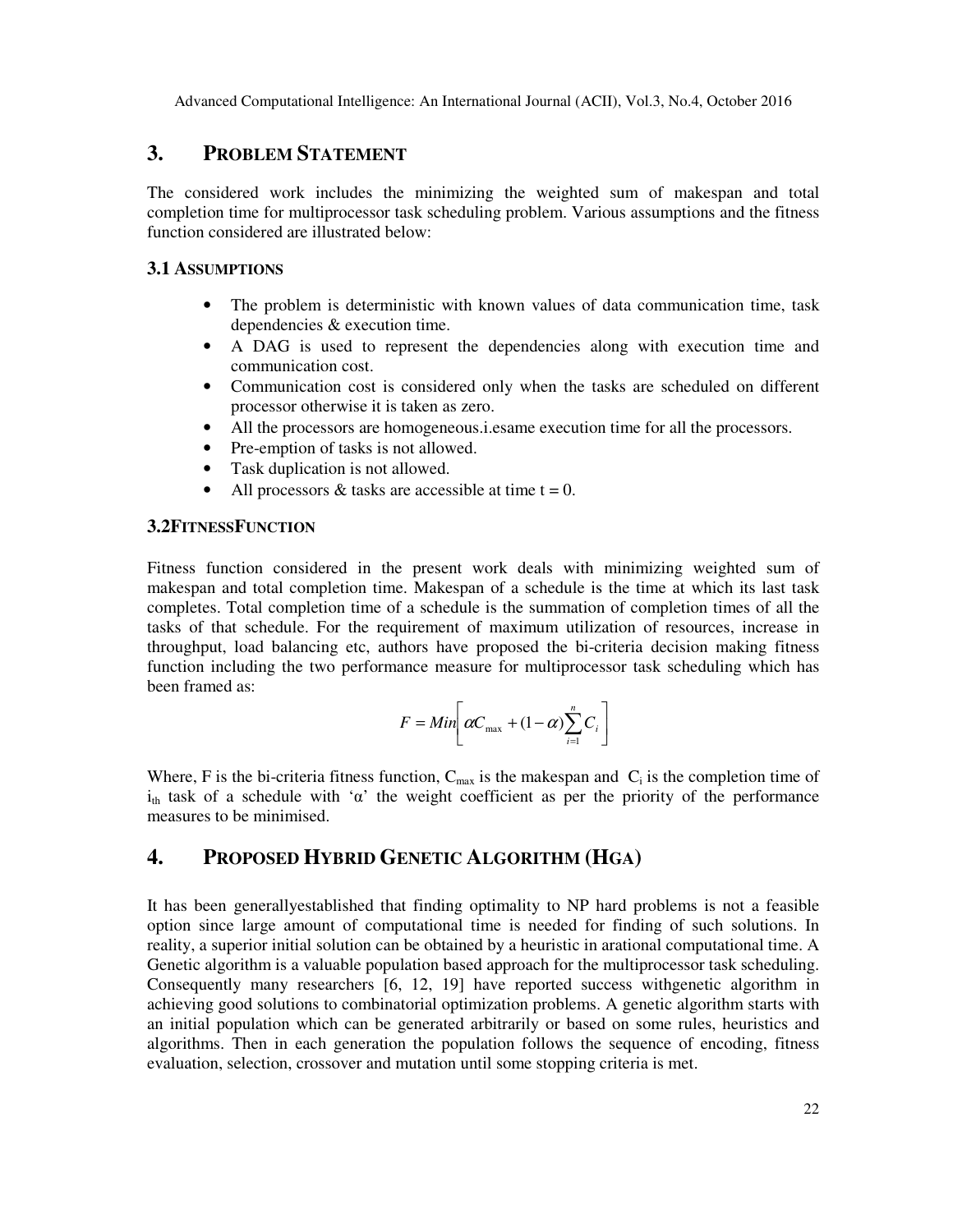Performance of GA depends on the superior chromosomes in initial population for faster convergence [24]. So, in the present work different list scheduling heuristics (table 1) is used to obtain a seed sequence which is then combined with (ps-1) randomly generated sequences to give initial population of size ps. The proposed hybrid genetic algorithm is described below:

## **Step 1 Encoding**

- a) Encoding give the illustration of a chromosome. In the present work, chromosome is taken as (T, P) pair where T is task sequence  $t_1, t_2, \ldots, t_n \& P$  is owed processor sequence  $p_1, p_2, \ldots, p_n$ .
- b) Each task sequence is a variation of task numbers & each processor sequence is a variation of processor numbers (1, 2... m) with length equal to number of tasks.

#### **Step 2 Initialization**

Each task sequence is a variation of task numbers, so each task will be processed according to its emergence. Each task in the sequence should come out before all of its children and parents due to dependency. Some mechanism is needed for validating the invalid sequences. The steps for generation of initial population:

- 1. Use scheduling heuristic (table 1) for generating the seed sequence.
- 2. Generate  $(ps 1)$  population arbitrarily using the following steps
	- a) Generate the suitable task sequences (TS) of (Ps-1) using the algorithm as stated by Bonyadi and Moghaddam[20].
	- b) Generate the processor sequences (PS) of ps-1arbitrarily.
	- c) Each task sequence (T) is mapped from TS forarbitrarily selecting the processor sequence  $(P)$  giving each chromosome in the form  $(T, P)$  pairsuch that the task sequence should be followed by mapped processor sequence.
- 3. Merge the seed sequence with randomly generated population as per population size (Ps).

#### **Step 3 Reproduction**

As the task and processor sequences have different nature, so, different reproduction operators are used for both sequences. Both the sequences are firstly separated from a chromosome and then used independently for performing crossover and mutation. Task sequences after reproduction may not follow dependency, so a mechanismstated by Bonyadi and Moghaddam [20] has beenapplied for validating the task sequences. The valid task sequences after reproduction (TS') have mapped to the processor sequences based on minimum fitness value.

The new offspring's are generated with the following steps:

- a) Scores every member of the present population by computing the fitness function included weighted sum of makespan and total completion time.
- b) The individuals as per fitness in the current population act as elite and admit in the next population.
- c) Selects parents for reproduction based on the fitness value as per the selection function.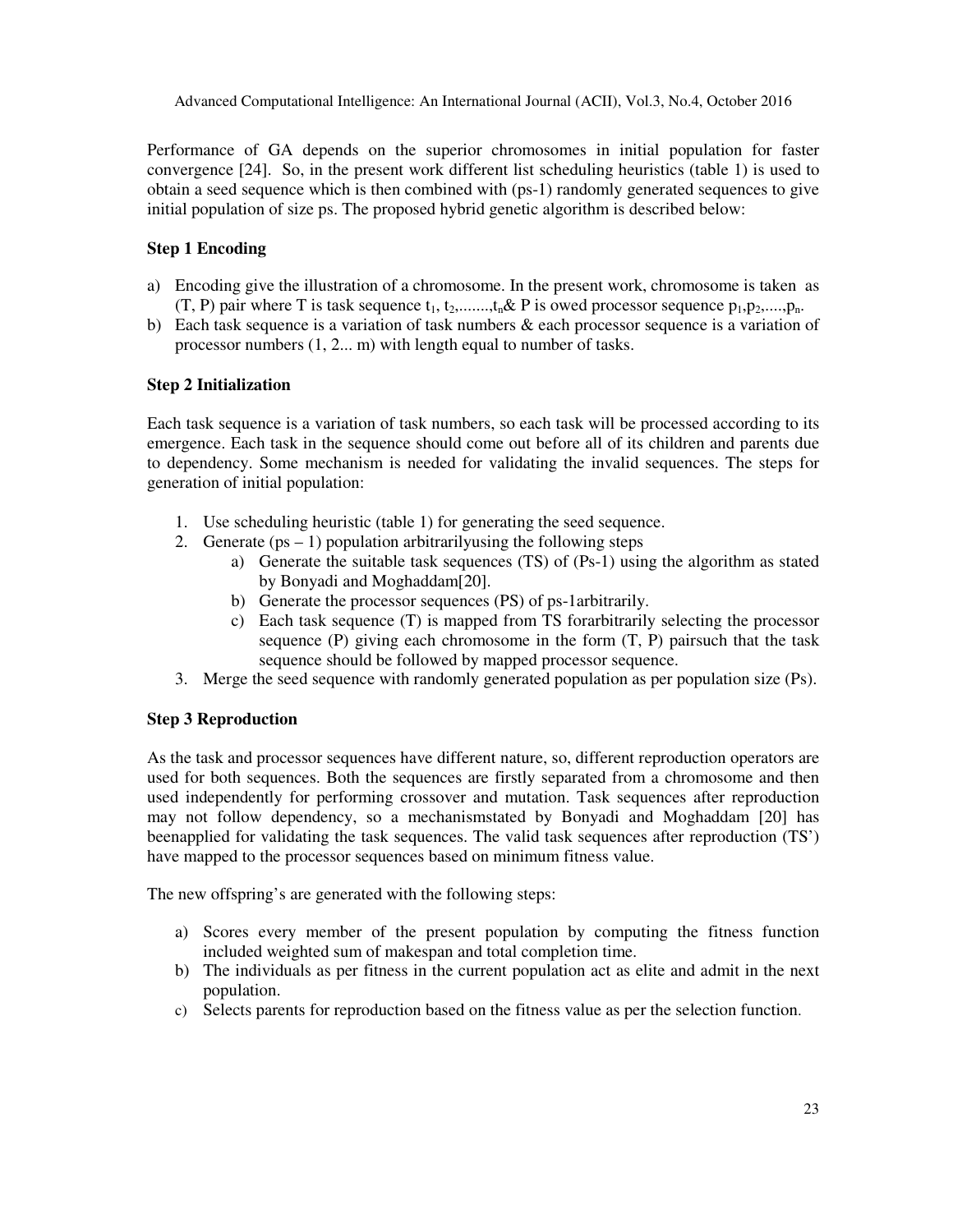## **Step 4: Stopping criteria**

The algorithm stops when maximum number of generations reaches 100.

## **4.1 List Scheduling heuristics**

List scheduling heuristicsare based on assigning priorities to tasks and then allocating the highest priority task to processor which gives the minimum start time. The present work uses five list scheduling heuristics i.e. HLFET,ISH,MCP,ETF,DLS to input one best sequence in initial population of GA resulting into five different hybrid genetic algorithms HLFET-GA, ISH-GA, MCP-GA,ETF-GA and DLS-GA. Different heuristics used for the initial seed sequence in the different hybridgenetic algorithmic are shown in table 1.

| S. No.           | <b>Heuristic</b><br>HLFET[1] | <b>Description</b>                                                                                                                                                                                                                                                                    |  |  |  |  |  |  |
|------------------|------------------------------|---------------------------------------------------------------------------------------------------------------------------------------------------------------------------------------------------------------------------------------------------------------------------------------|--|--|--|--|--|--|
|                  |                              | HLFET decides the priorities of tasks according to static level and allocates<br>processor to highest priority task based on minimum start time.                                                                                                                                      |  |  |  |  |  |  |
| $\overline{2}$ . | ISH <sub>[2]</sub>           | ISH is similar to HLFET except it attempts to fill the idle time slots created<br>in partial schedule by scheduling other nodes into them.                                                                                                                                            |  |  |  |  |  |  |
| 3.               | MCP[4]                       | The MCP algorithm uses the ALAP of a node as scheduling priority and uses<br>the ALAP of child nodes to break the ties. It allocates the processor to<br>highest priority process based on minimum start time using insertion<br>approach.                                            |  |  |  |  |  |  |
| 4.               | ETF[3]                       | ETF algorithm computes the earliest start time of all the ready nodes by<br>examining the start time of node on all processors exhaustively and selects<br>the one with smallest start time.                                                                                          |  |  |  |  |  |  |
| 5.               | $DIS[5]$                     | DLS works by computing the DL (difference between static level of a node<br>and its earliest start time) at each scheduling step for every node in the ready<br>pool on all processors. The node-processor pair resulting into largest value of<br>DL is selected for the scheduling. |  |  |  |  |  |  |

# **5. RESULTS AND DISCUSSION**

The proposed different Hybrid Genetic algorithms (HGA's) have been implemented in MATLAB environment. First, a sample multiprocessor task scheduling problem (T18) has beenconsidered to set the parameters of the proposed GA for the bi-criteria multiprocessor task scheduling problem. The different parameters setting of GA have been optimised for a sample problem using design of experiments. Parameters fixed for different proposed and developed HGAs are shown in table 2.

The value of total completion time is very large as compared to makespan and values of weight coefficient  $(\alpha)$  must be normalized in such a way that minimization of fitness values have negligible impact on the makespan and total completion time for equal priority. The normalized values eliminate the effects of certain gross influences.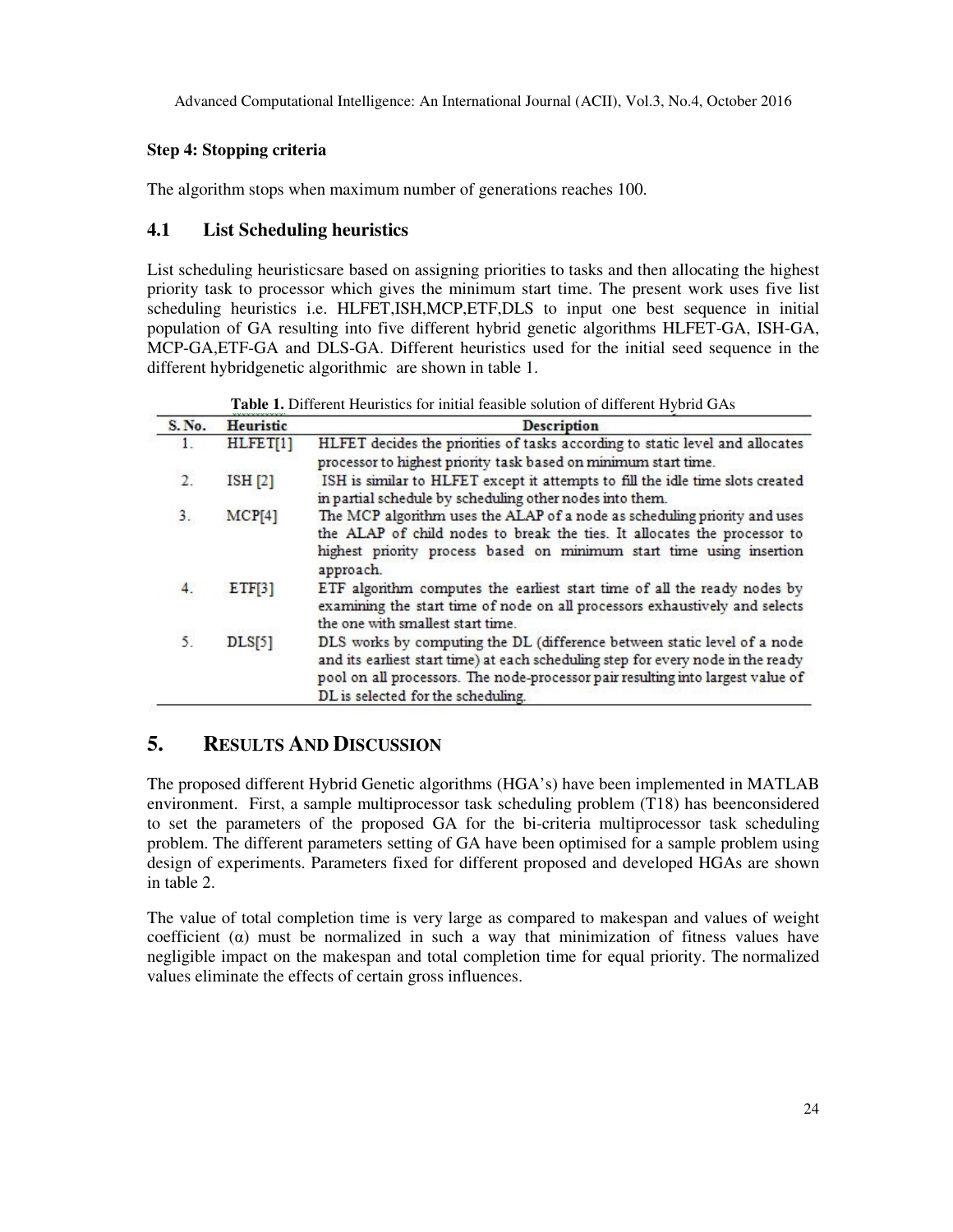| <b>Parameters</b>              | <b>Values</b>       |  |
|--------------------------------|---------------------|--|
| Population size                | 75                  |  |
| <b>Elite Count</b>             | 2                   |  |
| Crossover fraction             | 0.5                 |  |
| Selection function             | Tournament          |  |
| Number of generation           | 100                 |  |
| Crossover function(Task)       | Position based      |  |
| Mutation function(Task)        | Swap                |  |
| Crossover function (processor) | One point crossover |  |
| Mutation function (Processor)  | uniform mutation    |  |

**Table 2.** Parameters fixed for different HGAs.

There are different methods of normalization and every method requires the best value of the objectives.Therefore, normalization has been done with the help of different experiments from the heuristics on the different problems and a value of weight coefficient  $(\alpha)$  for a particular problem are calculated from the relation (irrespective of number of processors) and is given below:

Weight Coefficient (a) = 
$$
\left[1 - \frac{Makespan_{Best}}{TotalCompletion time_{best} + Makespan_{Best}}\right]
$$

The comparative analysis has been done by computing the performance Index (PI) as:-

Performance Index (PI) 
$$
(\%) = \left[1 - \frac{Alg\,orithm_{solution} - Best_{solution}}{Best_{solution}}\right] \times 100
$$

Algorithm<sub>solution</sub> is the average solution obtained by the different algorithmsand Best<sub>solution</sub> is the best solution obtained from different algorithmin all the runs. Performance Indexcloser to 100% provides the good results. Some of the standard problems [12]along with their computed weight coefficient  $(\alpha)$  have been used for the comparative analysis among proposed HGA's as shown in table 3.

| <b>Problems</b> | No. of<br>Tasks | No. of<br>processors<br>considered | Communication<br>cost                                                          | Reference                                  | Remarks | Weight<br><b>Coefficient</b> |
|-----------------|-----------------|------------------------------------|--------------------------------------------------------------------------------|--------------------------------------------|---------|------------------------------|
| T9              | 9               | 2,3,4                              | Variable<br>Bonyadi and<br>------<br>Moghaddam <sup>[20]</sup>                 |                                            |         | 0.82                         |
| T141            | 14              | 2,3,4                              | Fixed(20)                                                                      | LU<br>Tsuchiya et al. [9]<br>decomposition |         | 0.89                         |
| T14 2           | 14              | 2,3,4                              | Fixed(80)                                                                      | Tsuchiya et al. [9]<br>LU<br>decomposition |         | 0.89                         |
| T16 1           | 16              | 2,3,4                              | Fixed(40)                                                                      | Wu and Gaiski [4]<br>Laplace               |         | 0.90                         |
| T16 2           | 16              | 2.3.4                              | Fixed(160)                                                                     | Wu and Gaiski [4]<br>Laplace               |         | 0.90                         |
| T <sub>18</sub> | 18              | 2,3,4                              | Vanable<br>Bonyadi and<br>Gaussian<br>Elimination<br>Moghaddam <sup>[20]</sup> |                                            | 0.91    |                              |

**Table 3.**Standard Multiprocessor Task Scheduling Problems along with weight coefficient

All the Hybrid GAs have been run five times for taking final average and comparative analysis for makespan and total completion time criteria has been shown in fig. 1 and 2 respectively. The problem T9 and T18 having the variable communication cost and the problems T14\_1, T14\_2, T16\_1 & T16\_2 have the fixed communication cost. It can also be seen that the communication cost has great impact onthe quality of solution. For the variable communication cost, ISH-GA and

J ٦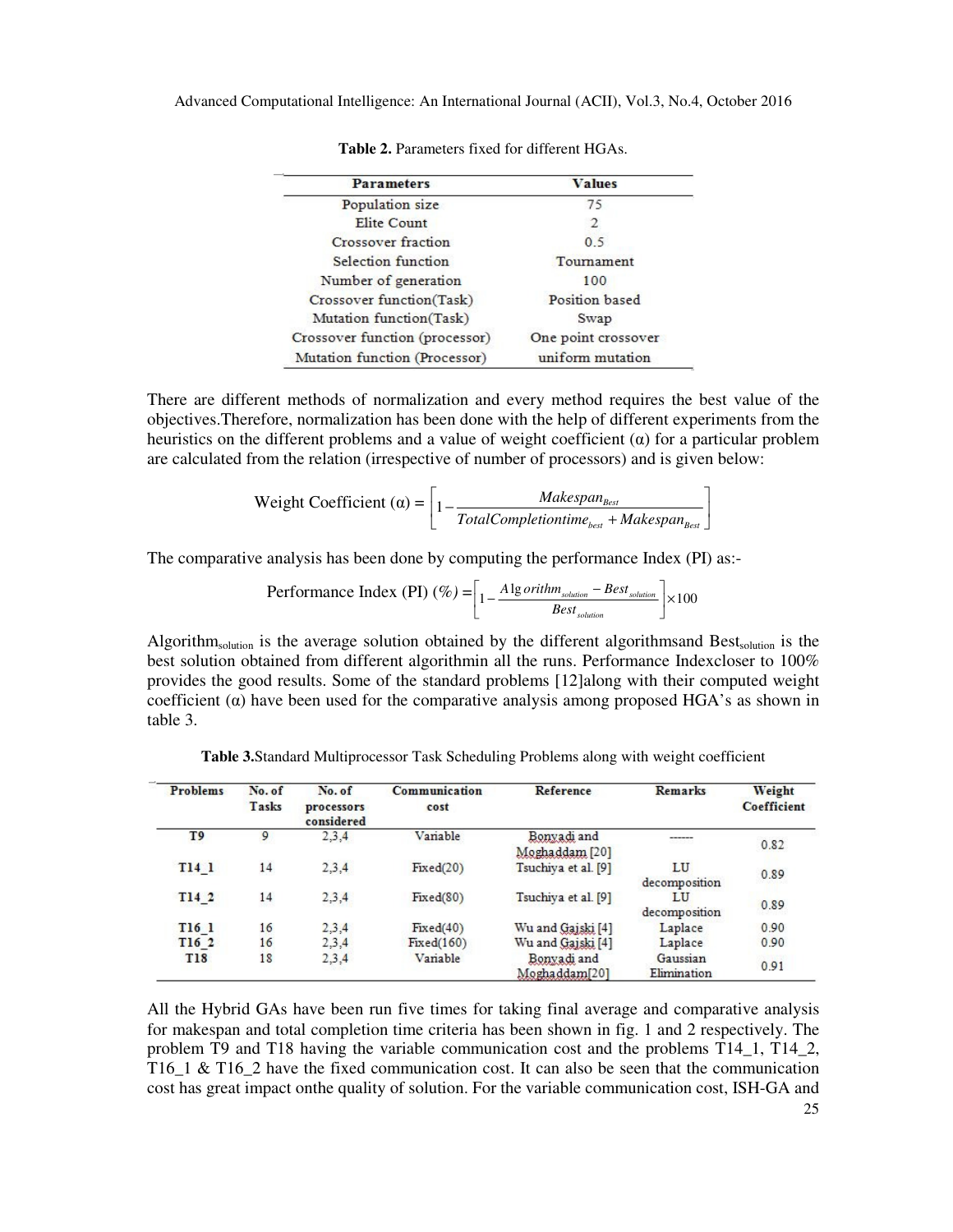ETF-GA provides the best results for the problem T9 and as the task size increase i.e. T18, the ETF-GA provides the superior results as comparison to others with all the processors for the makespan and total completion time.

For the problem having fixed communication cost, all the HGA's are comparable to each others for all the processors having lesser communication cost. As the communication cost increases along with task size, all the HGA's (Except HLFET-GA) provides the similar results. Therefore, in order to compare the different HGAs, Average Performance Index for all the problems has been calculated for 2, 3 and 4 processors and shown in table 4.

Average performance index shows the ETF-GA algorithm provides better results for all the problems considered with average PI of 95.55% and 95.57% for 2 processors, 98.58% and 98.09% for 3 processors and 99.47% and 98.44% for 4 processors for minimization of makespan and total completion time respectively. Therefore, ETF based HGA when compared to others provides the best compromise results for the makespan and total completion time criteria for the larger size multiprocessor task scheduling problems with 2, 3 and 4 processors.



**Figure 1.** Performance Index (%) of different Hybrid GA for makespan (a) Two Processors (b) Three Processors (c) Four Processors

.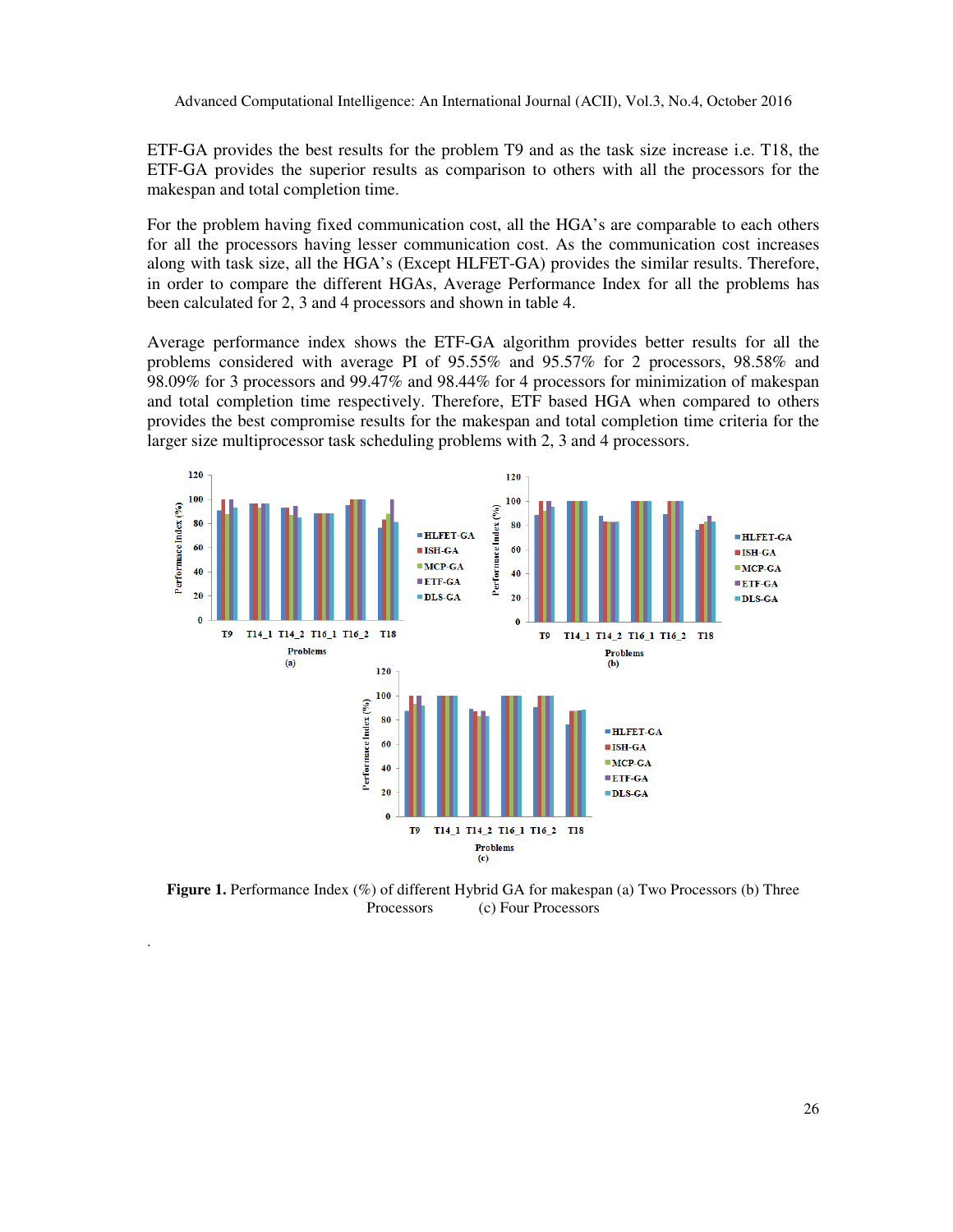



**Figure 2.** Performance Index (%) of different Hybrid GA for Total Completion Time (a) Two Processors (b) Three Processors (c) Four Processors (b) Three Processors (c) Four Processors

| No. of $(\rightarrow)$<br><b>Processors</b> |       |       | 3     |            |       |            |
|---------------------------------------------|-------|-------|-------|------------|-------|------------|
| HGAs()                                      | MS    | TCT   | MS    | <b>TCT</b> | MS    | <b>TCT</b> |
| <b>HLFET-GA</b>                             | 91.39 | 90.81 | 94.53 | 95.34      | 96.23 | 96.66      |
| <b>ISH-GA</b>                               | 92.96 | 92.39 | 96.84 | 96.04      | 98.26 | 97.66      |
| MCP-GA                                      | 91.89 | 91.66 | 95.86 | 95.99      | 97.42 | 97.34      |
| <b>ETF-GA</b>                               | 95.55 | 95.57 | 98.58 | 98.09      | 99.47 | 98.44      |
| <b>DLS-GA</b>                               | 74.76 | 91.97 | 96.15 | 96.89      | 96.88 | 97.25      |

**Table 4.** Average Performance Index (%) for different HGAs on different processors

MS: Makespan& TCT: Total Completion Time

## **6. CONCLUSIONS**

Present work considers the bi-criteria multiprocessor task scheduling problem on homogeneous processors with objective of minimizing the weighted sum of makespan and total completion time. Initial solution from the well known list heuristics have been obtained and combined with initial population of genetic algorithm to form five different Hybrid Genetic Algorithms (HGA's) for the problem. The computation analysis has been done on the some standard benchmark multiprocessor task scheduling problem with variable and fixed communication cost. Performance analysis is done with the help of defined performance indexand reveals that ETF based hybrid GA (ETF-GA) provides finer results for the makespan and total completion time criteriaparticularlyfor larger and complex problems.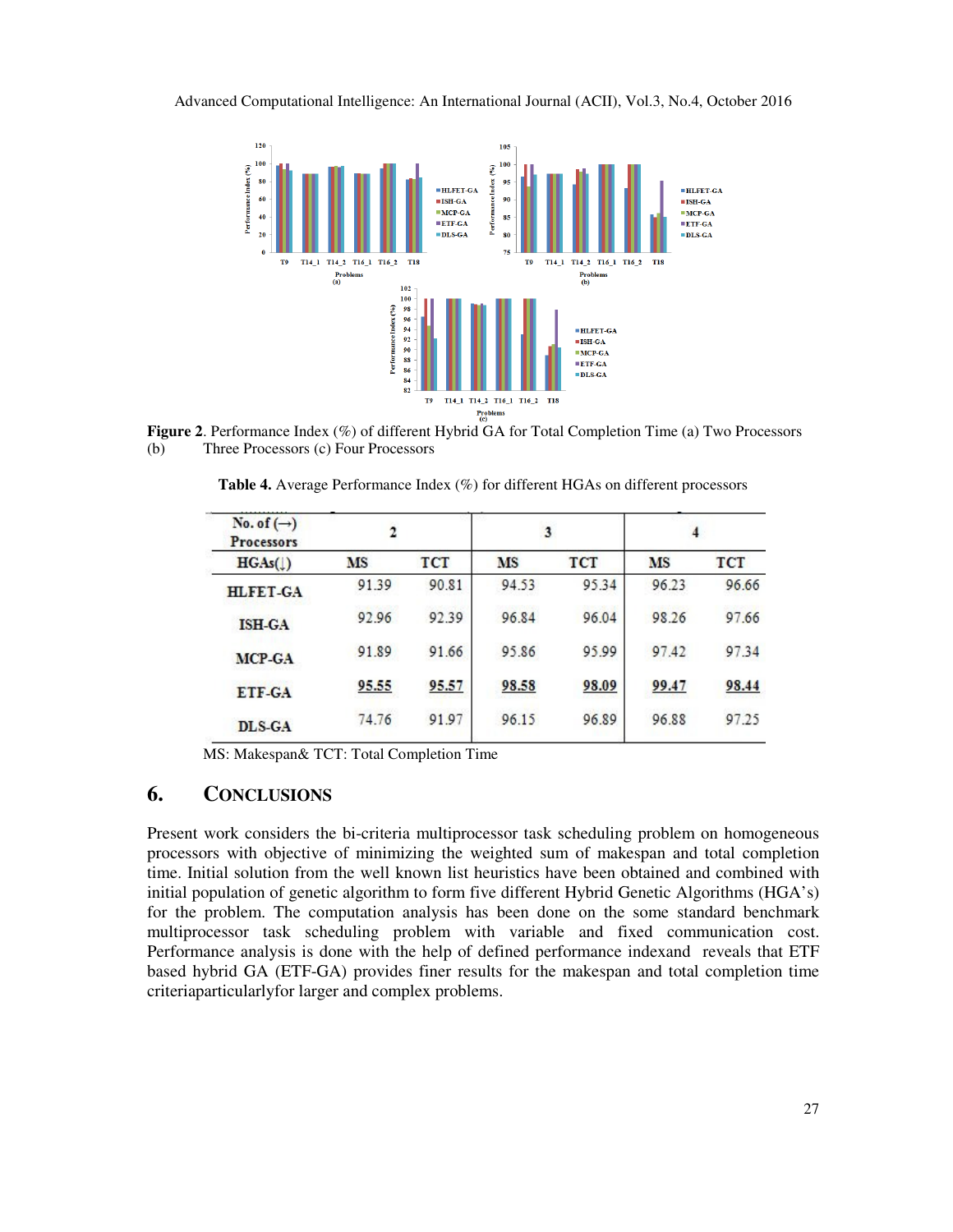#### **REFERENCES**

- [1] Adam, T.L., Candy, K.M. and Dickson, J., "A Comparison of list scheduling for parallel processing system", Communication ACM, Vol. 17, No. 12, pp. 685-690, 1974.
- [2] Kruatrachue, B. and Lewis, T.G., "Duplication Scheduling Heuristic, a New Precedence Task Scheduler for Parallel Systems", Technical Report, 87-60-3, Oregon State University, 1987.
- [3] Hwang, J.J., Chow, Y.C., Anger, F. D. and Lee, C.Y., "Scheduling precedence graphs in systems with interprocessor communication times", SIAM Journal of Computing, Vol. 18, No.2, pp. 244–257, 1989.
- [4] Wu, M.Y., and Gajski, D.D., "Hypertool A programming aid for message-passing systems", IEEE Transactions on Parallel and Distributing System, Vol. 1, No. 3, pp. 330–343, 1990.
- [5] Sih, G. C. and Lee, E. A., "A compile-time scheduling heuristic for interconnection- constrained heterogeneous processor architectures", IEEE Transactions on Parallel and Distributing System, Vol. 4, No. 2, pp.75–87, 1993.
- [6] Hou, E.S.H., Ansari, N. and Hong, R. "A Genetic Algorithm for Multiprocessor Scheduling", IEEE Transactions on Parallel and Distributed Systems. Vol. 5, No. 2, pp. 113 – 120, 1994.
- [7] Dhodhi, M.K., and Ahmad, I., " A multiprocessor scheduling scheme using problem-space genetic algorithms", Proceedings of IEEE International Conference on Evolutionary Computation, pp. 214– 219, 1995.
- [8] Ahmad, I., and Dhodhi, M.K., "Multiprocessor scheduling in a genetic paradigm", Parallel compututing, Vol. 22, pp. 395–406, 1996.
- [9] Tsuchiya, T., Osada, T., and Kikuno, T., "Genetics-based multiprocessor scheduling using task duplication", Journal of Microprocessors and Microsystems, Vol. 22, Vol. 3–4, pp. 197–207, 1998.
- [10] Kwok, Y.K., and Ahmad, I., " Static Scheduling Algorithms for Allocating Directed Task Graphs to Multiprocessors", ACM computing surveys, Vol. 31, No. 4, pp. 406-471, 1999.
- [11] Zhong, Y.W., and Yang, J.G., "A genetic algorithm for tasks scheduling in parallel multiprocessor systems", Proceedings of the Second International Conference on Machine Learning and Cybernetics, pp.1785–1790, 2003.
- [12] Wu, A.S., Yu, H., Jin,S., Lin, K.C and Schiavone,G., "An incremental genetic algorithm approach to multiprocessor scheduling", IEEE Transactions on Parallel and Distributed Systems, Vol. 15, No. 9, pp. 824–834, 2004.
- [13] Sivanandam, S.N.., Visalakshi, ,P., and Bhuvaneswari, A.,"Multiprocessor Scheduling Using Hybrid Particle Swarm Optimization with Dynamically Varying Inertia ",International Journal of Computer Science & Applications, Vol. 4, No.3, pp 95-106, 2007.
- [14] Yoo,M., and Gen, M., "Scheduling algorithm for real-time tasks using multiobjective hybrid genetic algorithm in heterogeneous multiprocessors system", Computers and Operations Research, Vol. 34, pp. 3084 – 3098, 2007.
- [15] Dahal, K., Hossain, A. , Varghese, B. , and Abraham, A., " Scheduling in Multiprocessor System Using Genetic Algorithms" Proceedings Of 7th Conference on Computer Information Systems and Industrial Management Applications(CISIM-2008), pp. 281 – 286, 2008.
- [16] Azghadi M. R., Bonyadi, M.R., Hashemi, S. and Moghadam, M.E, "A Hybrid Multiprocessor Task Scheduling Method Based on Immune Genetic Algorithm", Proceedings of 5th International ICST Conference on Heterogeneous Networking for Quality, Reliability, Security and Robustness Hong Kong, Hong Kong , July 28 - 31, 2008.
- [17] Jouglet, C. O˘guz, and M. Sevaux, "Hybrid Flow-Shop: a Memetic Algorithm Using Constraint-Based Scheduling for Efficient Search", Journal of mathematical modeling and algorithms, Vol. 8, pp. 271 -292, 2008.
- [18] Hwang, R., Gen, M. and Katayam, H., "A comparison of multiprocessor task scheduling algorithms with communication costs," The Journal of Computers & Operations Research, vol. 35, pp. 976 – 993, 2008.
- [19] Kim, E.S., Sung, C.S. and Lee, I. S., "Scheduling of parallel machines to minimize total completion time subject to s-precedence constraints," The Journal of Computers & Operations Research, Vol. 36, pp. 698 - 710,2009.